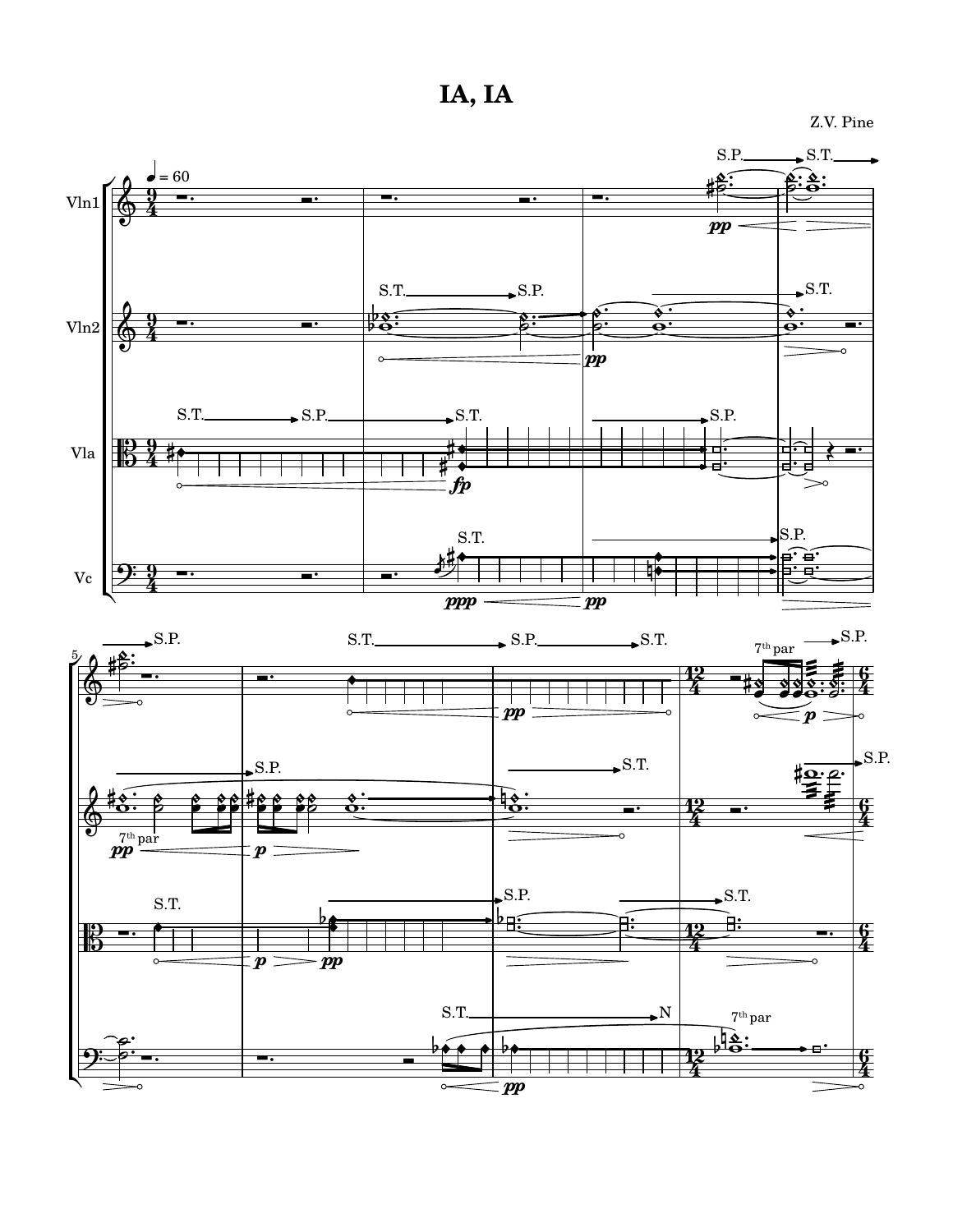

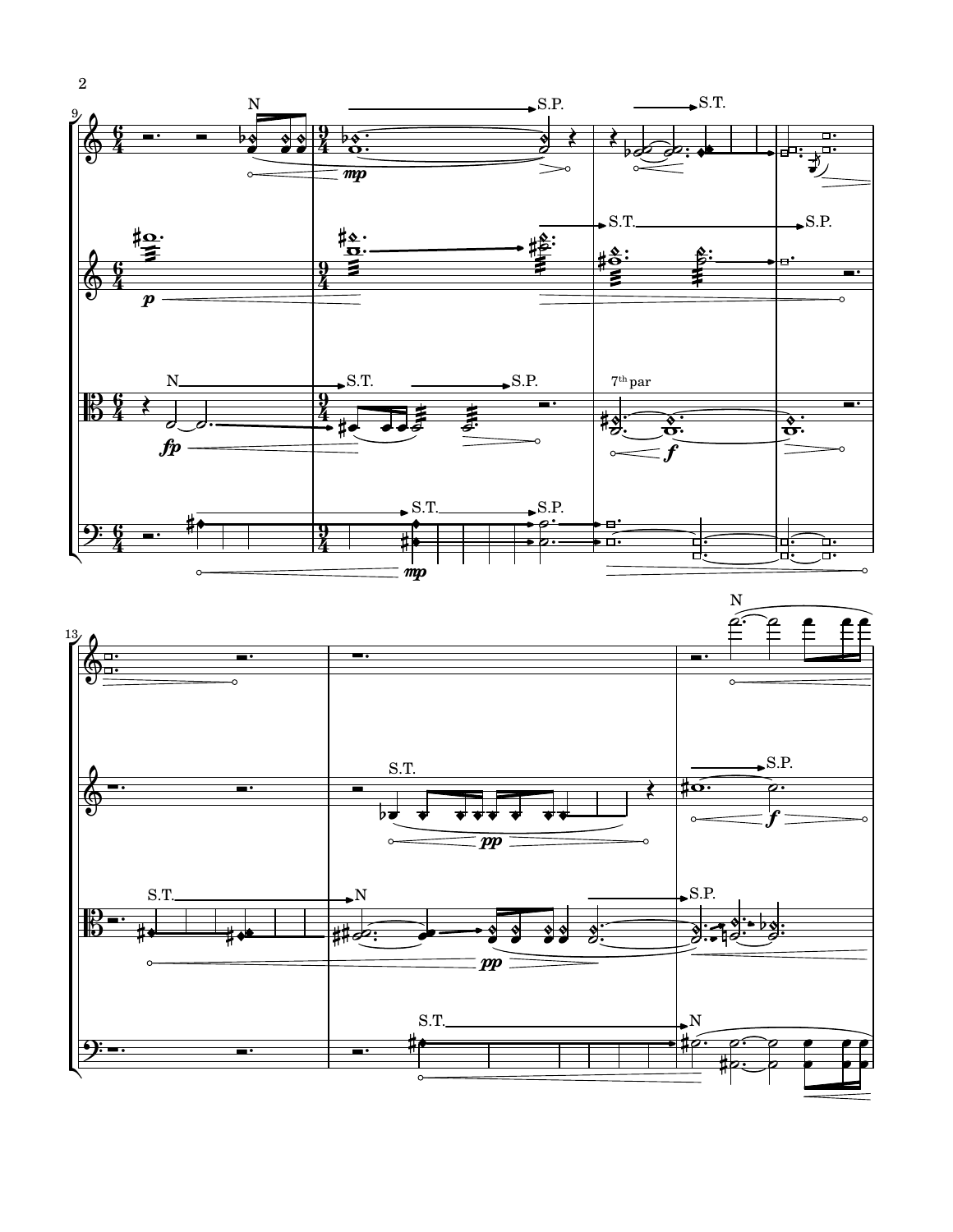

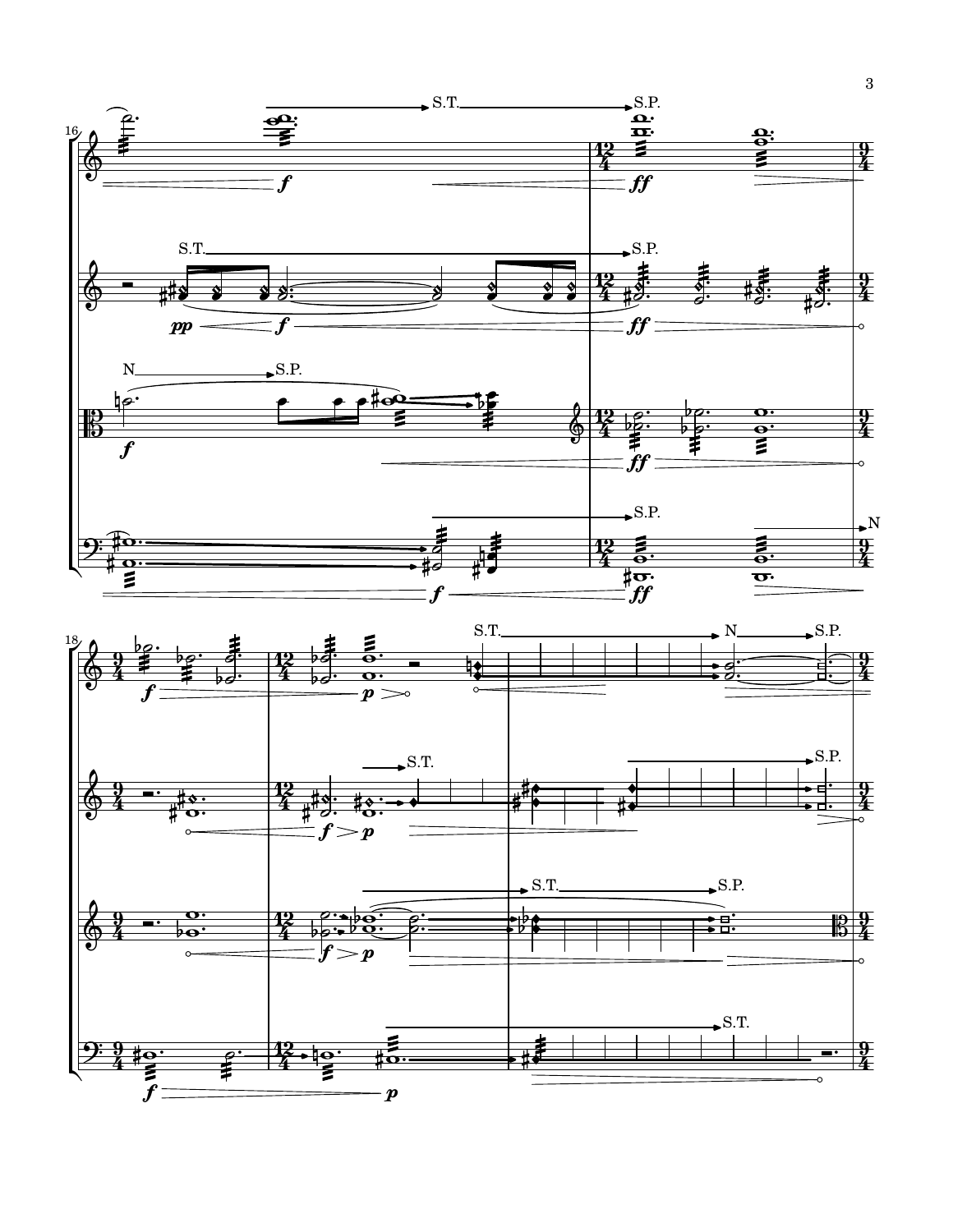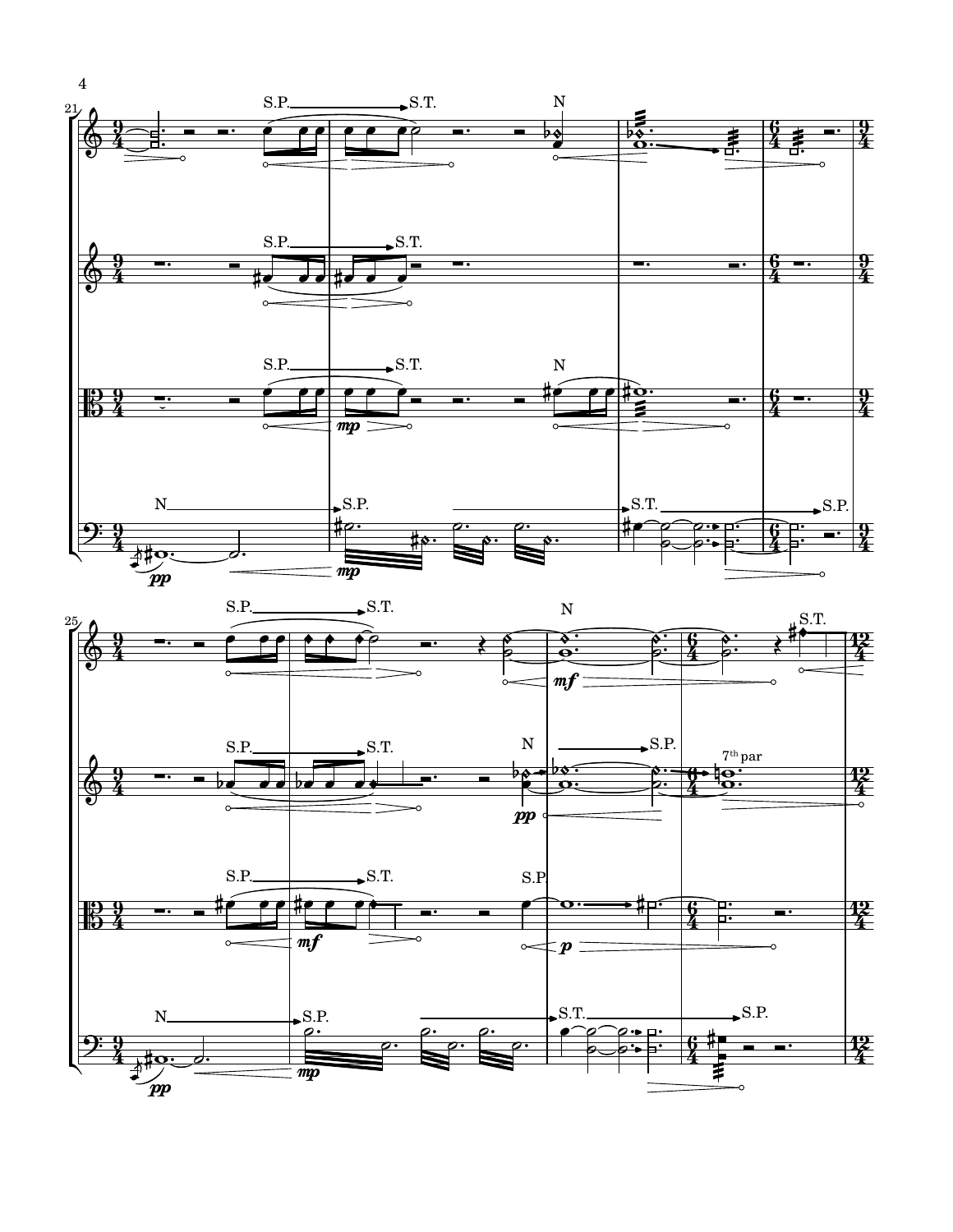



5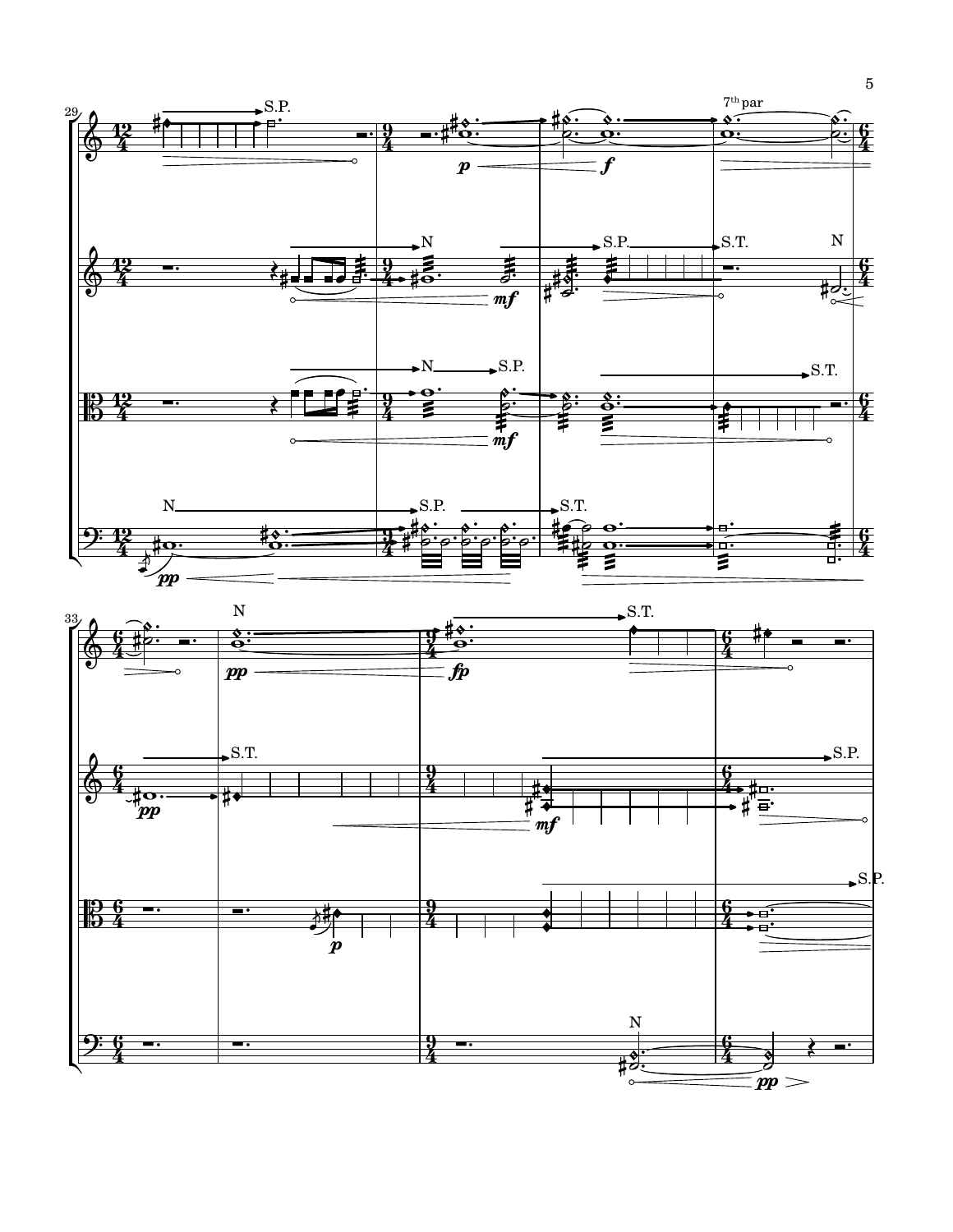



6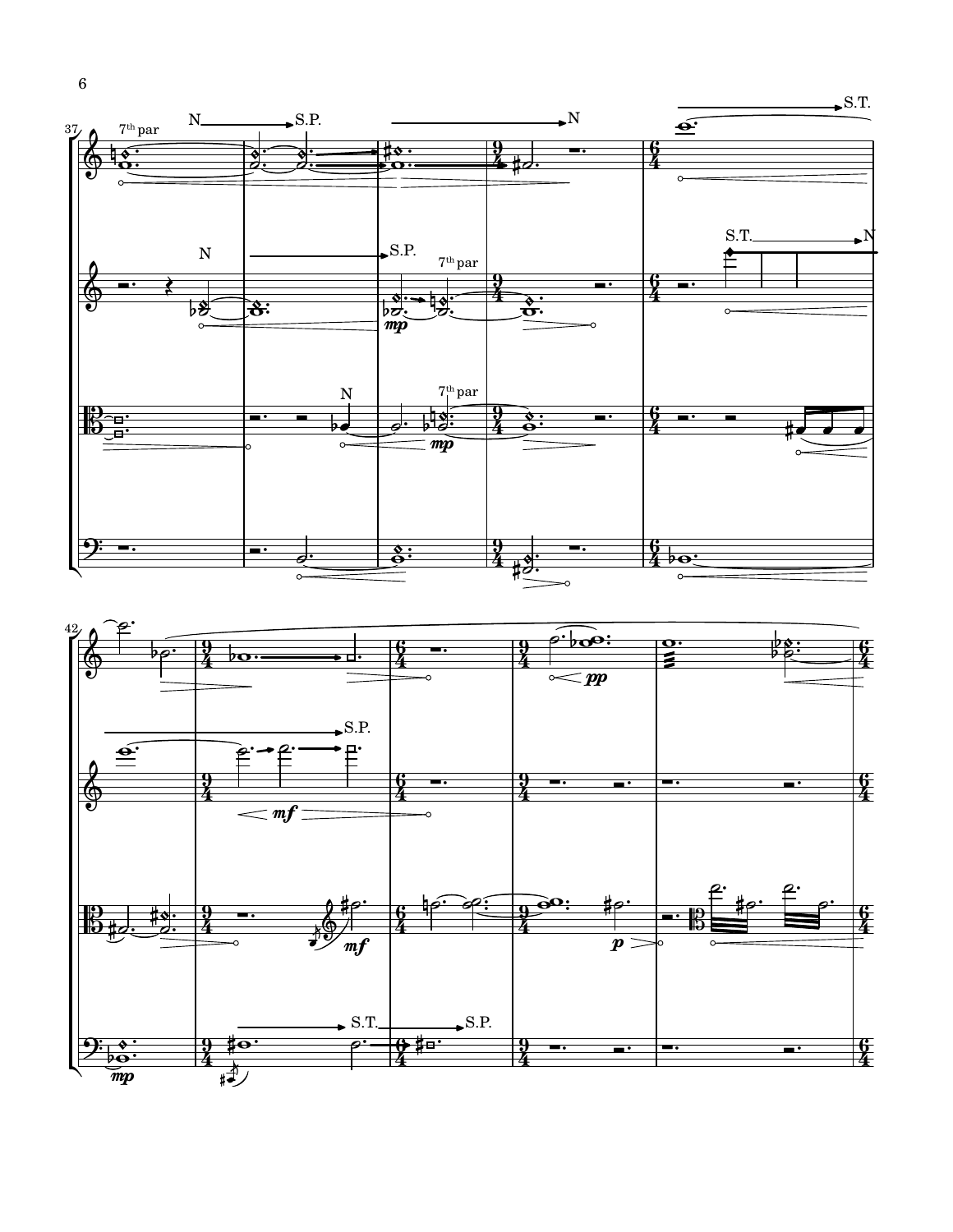